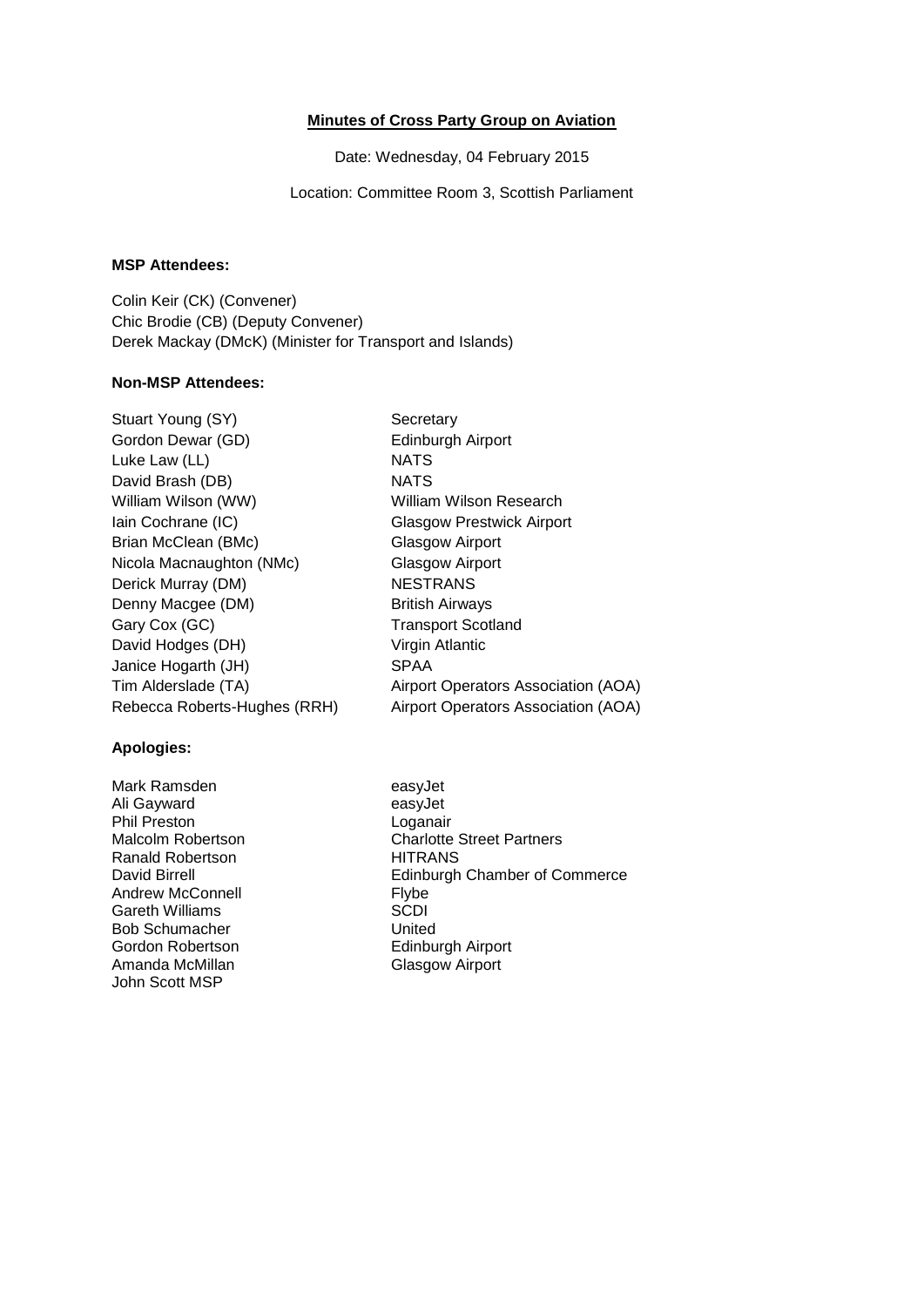| Description                                                                                 | <b>Discussion points</b>                                                                                                                                                                                                                                                                                                                                                                                                                                                                                                                                                                                                                                                                                                                                                                                                                                                                                                                                                                                                                                                                                                                                                                                                                                                                                                                                                                                                                                                                                                                                                                                                                                               | Action                                          |
|---------------------------------------------------------------------------------------------|------------------------------------------------------------------------------------------------------------------------------------------------------------------------------------------------------------------------------------------------------------------------------------------------------------------------------------------------------------------------------------------------------------------------------------------------------------------------------------------------------------------------------------------------------------------------------------------------------------------------------------------------------------------------------------------------------------------------------------------------------------------------------------------------------------------------------------------------------------------------------------------------------------------------------------------------------------------------------------------------------------------------------------------------------------------------------------------------------------------------------------------------------------------------------------------------------------------------------------------------------------------------------------------------------------------------------------------------------------------------------------------------------------------------------------------------------------------------------------------------------------------------------------------------------------------------------------------------------------------------------------------------------------------------|-------------------------------------------------|
| <b>ITEM 1: Welcome and</b><br>apologies                                                     |                                                                                                                                                                                                                                                                                                                                                                                                                                                                                                                                                                                                                                                                                                                                                                                                                                                                                                                                                                                                                                                                                                                                                                                                                                                                                                                                                                                                                                                                                                                                                                                                                                                                        |                                                 |
| <b>ITEM 2: Approval of draft</b><br>minutes from October<br>meeting                         |                                                                                                                                                                                                                                                                                                                                                                                                                                                                                                                                                                                                                                                                                                                                                                                                                                                                                                                                                                                                                                                                                                                                                                                                                                                                                                                                                                                                                                                                                                                                                                                                                                                                        | <b>AGREED by</b><br><b>Cross Party</b><br>Group |
| <b>ITEM 3: Matters arising</b>                                                              |                                                                                                                                                                                                                                                                                                                                                                                                                                                                                                                                                                                                                                                                                                                                                                                                                                                                                                                                                                                                                                                                                                                                                                                                                                                                                                                                                                                                                                                                                                                                                                                                                                                                        | <b>None</b>                                     |
| <b>ITEM 4: Introduction from</b><br>Derek Mackay MSP, Minister<br>for Transport and Islands | Minister recognised importance of<br>Scotland's airports for improved<br>international relations, employment and a<br>global connector.<br>Stated his impartiality and highlighted this<br>is a massive time of change for Scotland's<br>airports and the importance of the 'Team<br>Scotland' approach.<br>APD is at the forefront of the Scottish<br>Government's aviation and transport<br>plans and stated the Scotland would be at<br>a competitive advantage if power over<br>APD was devolved.<br>Minister has spoken to LHR CEO on<br>London airspace and slots. He wants to<br>ensure that London slots and Scotland's<br>position is protected.<br>Airports are critical to Scotland's growth.<br>GD welcomed Minister's comments on<br>APD but reiterated the importance of<br>timescales and the planning process.<br>Minister emphasised that having proper<br>financing and planning in place is crucial<br>but stated that the UK General Election<br>will be a 'game changer'.<br>However, Minister highlighted a tactical<br>problem that the UK Government would<br>not transfer power to Holyrood unless<br>they can protect the rest of the UK -<br>specifically mentioned the Northern<br>England issue, e.g. Newcastle.<br>BMc reinforced Scotland's reliance on<br>aviation sector and that Scotland's<br>airports aren't competing with those in<br>England but rather their equivalents in<br>Europe.<br>TA asked the group how long it would be<br>before the Scottish Government had the<br>systems necessary in place for the<br>devolution of the power? Minister agreed<br>that infrastructure required and this is<br>under discussion. |                                                 |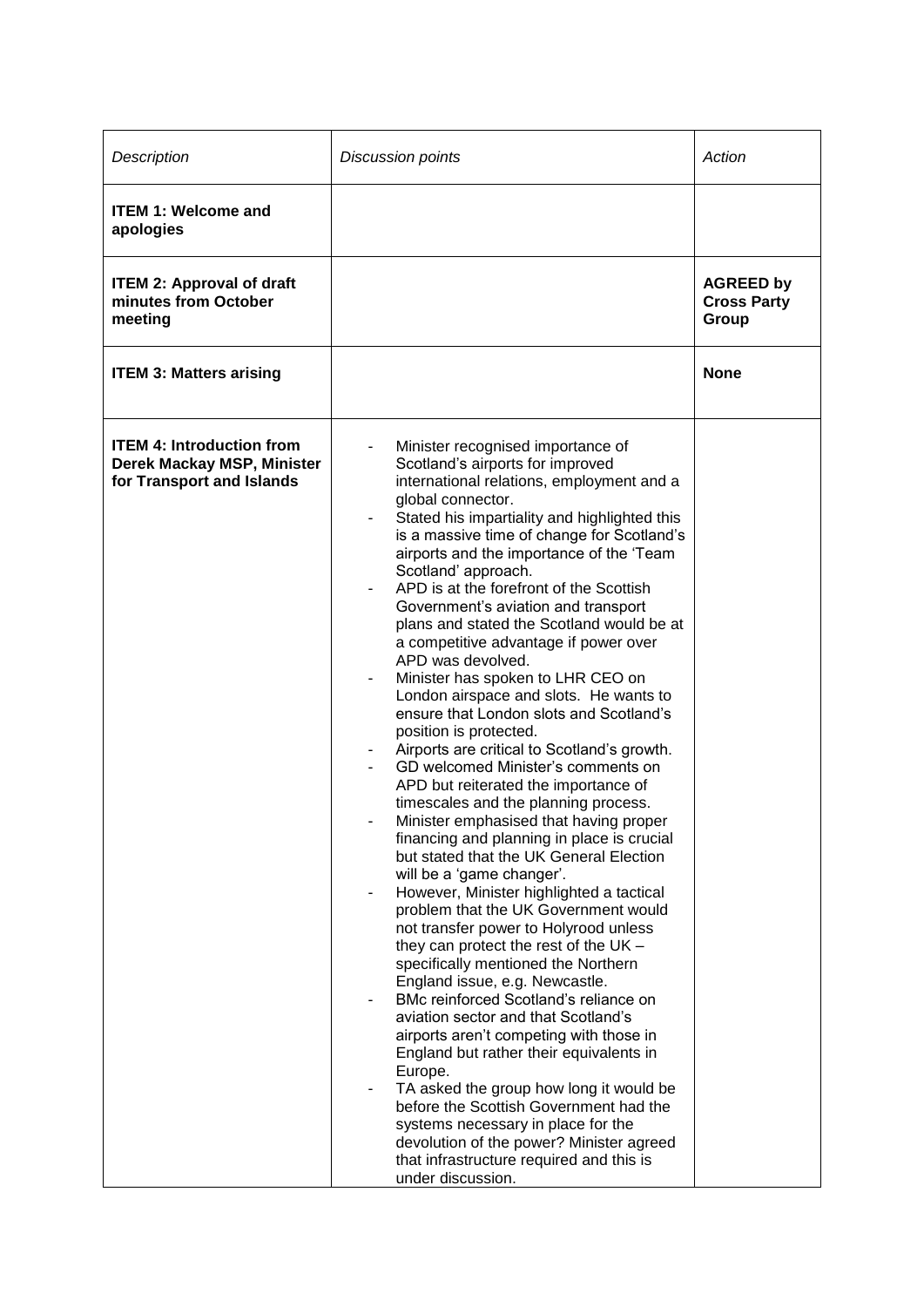|                                                                                                                     | Minister also made reference to the Air<br>Discount Scheme and said that the<br>Scottish Government was minded to keep<br>this in place for another four years.<br>Minister agreed with Convener that a<br>letter should be sent to LHR and GWK to<br>make case for protection of slots between<br>London and Scotland.<br>DB highlighted importance of air traffic<br>۰<br>infrastructure and that NATS would be<br>able to reorganise this if changes were<br>made to Scotland-London slots.<br>Reference made to importance of airport<br>development and that these are now part<br>of National Planning Framework.<br>Minister confirmed that there is<br>overarching Scottish Government support<br>for airport development and that there is<br>absolute engagement.                                                                                                                                                                                                                                                                                                                                                                                                                             |  |
|---------------------------------------------------------------------------------------------------------------------|---------------------------------------------------------------------------------------------------------------------------------------------------------------------------------------------------------------------------------------------------------------------------------------------------------------------------------------------------------------------------------------------------------------------------------------------------------------------------------------------------------------------------------------------------------------------------------------------------------------------------------------------------------------------------------------------------------------------------------------------------------------------------------------------------------------------------------------------------------------------------------------------------------------------------------------------------------------------------------------------------------------------------------------------------------------------------------------------------------------------------------------------------------------------------------------------------------|--|
| <b>ITEM 5: Review of 2014 from</b><br>member airports                                                               | Updates on 2014 performance from EDI,<br>GLA, PIK and ABZ.<br>Convener acknowledges success of 2014<br>but asked group how we can match this<br>success and continue to grow Scottish<br>aviation industry.                                                                                                                                                                                                                                                                                                                                                                                                                                                                                                                                                                                                                                                                                                                                                                                                                                                                                                                                                                                             |  |
| <b>ITEM 6: Presentation from</b><br><b>Rebecca Roberts-Hughes</b><br>on AOA's Sustainable<br><b>Aviation report</b> | Full presentation circulated with draft<br>minutes.<br>Report measured carbon emissions at 18<br>UK airports and even with increases in<br>flights and passengers, emissions have<br>been reduced.<br>Issues of building new homes within<br>airport noise contours raised.<br>Findings of study into carbon emissions<br>by National Connectivity Taskforce<br>expected in March.<br>Big challenges to airlines now as they<br>have more responsibility to be<br>environmentally sustainable.<br>Issue of APD brought up again. TA said<br>that the AOA has advised UK<br>Government they must have a uniform tax<br>across the country. He suggests that the<br>Treasury are unsure of what to do about<br>this issue.<br>In his opinion, TA thinks that primary<br>legislation on APD is 12-18 months away.<br>GD stated that the battle for Scottish<br>airports to be competitive with those in<br>Europe should be the priority and referred<br>to the success of Dublin airport following<br>the abolition of APD in Ireland.<br>CPG agreed that the group should write<br>to both UK and Scottish governments, the<br>Chancellor, Danny Alexander and Priti<br>Patel MP calling a timescale for |  |